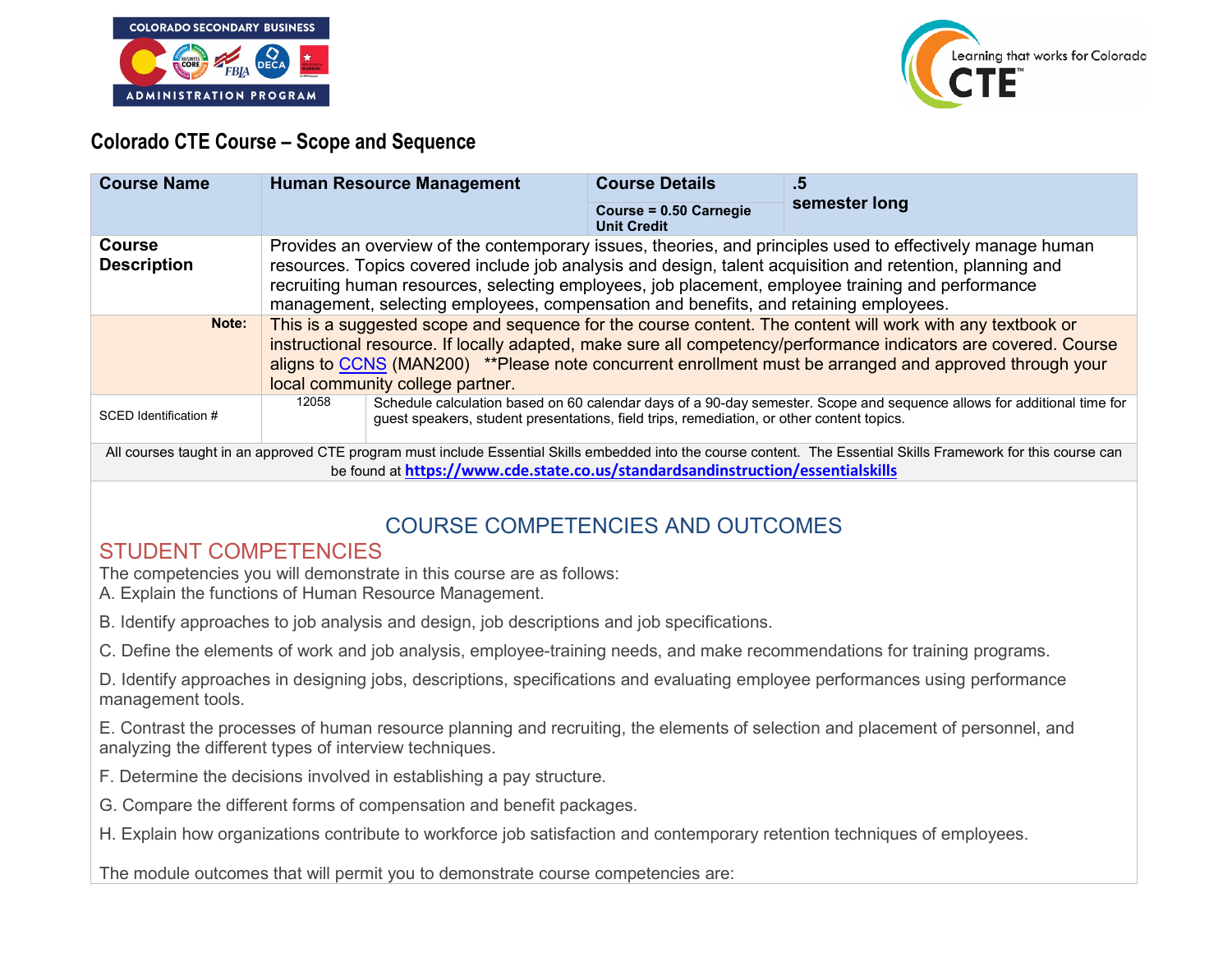



## MODULE 1

Outcomes & Competencies

- 1. Explain Human Resource Management and its relationship to an organization. A
- 2. List functions of human resource management. A
- 3. Explain the foundations of laws that apply to EEO. A,G
- 4. Explain the benefits of diversity. A, G
- 5. Describe the strategic management process and strategic human resource management. A

# MODULE 2

Outcomes & Competencies

- 1. Differentiate between job analysis, job descriptions, and job specifications. A, B
- 2. Write a coherent job description and job specification. A, B
- 3. Differentiate methods of forecasting and recruiting. A, C
- 4. Cite advantages and disadvantages of recruiting via the internet. A, C
- 5. Explain the importance of recruiting. A, C
- 6. Differentiate between types of basic interviews. A, C
- 7. Conduct an effective interview plan. A, E

## MODULE 3

Outcomes & Competencies

- 1. Explain benefits of at least 5 major training methods. A, D
- 2. Compare common forms of appraisals. A, G
- 3. Explain both employer and employee roles in career management. A, G

## MODULE 4

Outcomes & Competencies

- 1. Identify basic factors in determining pay raise. A, F, G, H
- 2. Differentiate between job evaluation methods. A, F, G
- 3. Identify the role of money and motivation. A, F
- 4. Design team incentives. A
- 5. Identify the legal aspects of a benefits package. A, G
- 6. Differentiate between business ethics and personal ethics. A
- 7. Identify/Discuss what makes an organization ethical. A, H